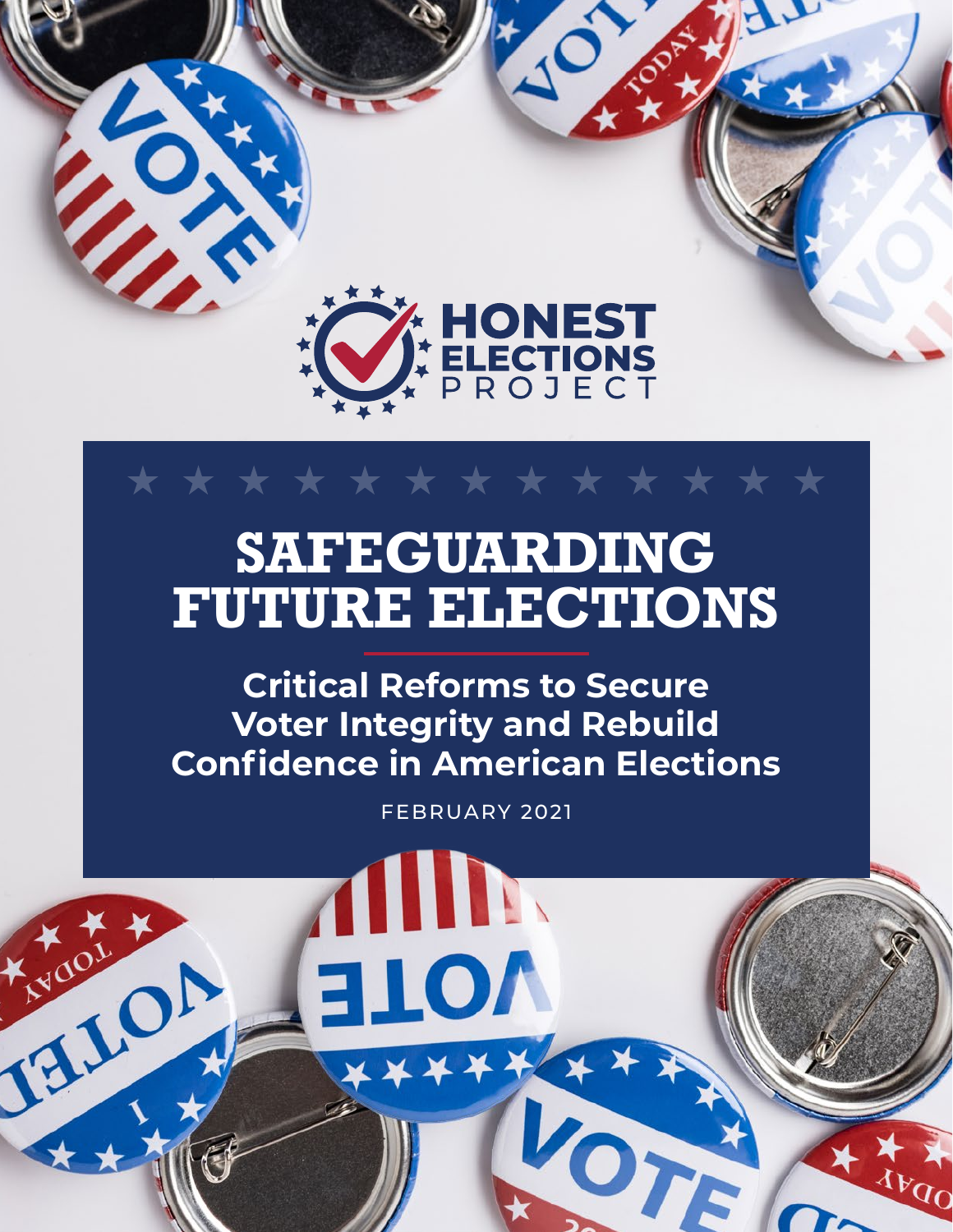### **Safeguarding Future Elections**

**Critical Reforms to Secure Voter Integrity and Rebuild Confidence in American Elections**

American democracy is suffering from a credibility crisis. Activists and partisans filed more than a hundred lawsuits in an unprecedented election-year blitz, seizing on the pandemic as an excuse to undemocratically weaken voting safeguards for political gain. Elections across the country have also been marred by confusion, dysfunction, mismanagement, and instances of voter fraud. Many officials changed voting practices haphazardly, at the last minute, and sometimes unilaterally through legal settlements negotiated with partisan entities behind closed doors. These trends took a toll, and tens of millions of voters harbor grave doubts about the future legitimacy of the electoral process.



Rhetoric alone cannot restore voters' faith in the integrity of the ballot. State-led

policy reforms are needed to secure absentee voting, impose tighter controls on the handling and processing of ballots, improve the reporting of election results, and strengthen voter identification and list maintenance laws. That might seem a herculean task, particularly in the current political climate, but post-election reform has been done before. After the 2000 election, Florida comprehensively tackled the problems that led to its recount debacle and has continued to make adjustments over the last 20 years. The results speak for themselves: Florida officials efficiently and timely processed more than 11 million ballots this November without major issues, while Philadelphia and other jurisdictions struggled for weeks to tabulate their results with far fewer ballots to handle.

The present moment demands similar action in states across the country. The policy reforms outlined below guided by the lessons of 2020 and the Florida model for reform—are intended to deliver a voting system that is accessible and secure, inspires democratic participation, and earns the faith of every voter.

#### **Honest Rules for Honest Elections**

- **1. Clear rules and safeguards build confidence in election results.**
- **2. Absentee voting has a role to play.**
- **3. Absentee ballots must be secure.**
- **4. Voter identification should be strengthened and improved.**
- **5. Election results should be reported promptly and uniformly.**
- **6. The integrity of the voter registration process should be preserved.**
- **7. Voter rolls must be robustly maintained.**
- **8. Elections must be transparent and auditable.**
- **9. Strengthen mechanisms for resolving election disputes.**
- **10. Emergency authority to modify election rules needs clarification.**
- **11. Prohibit the use of private funds by local or county governments.**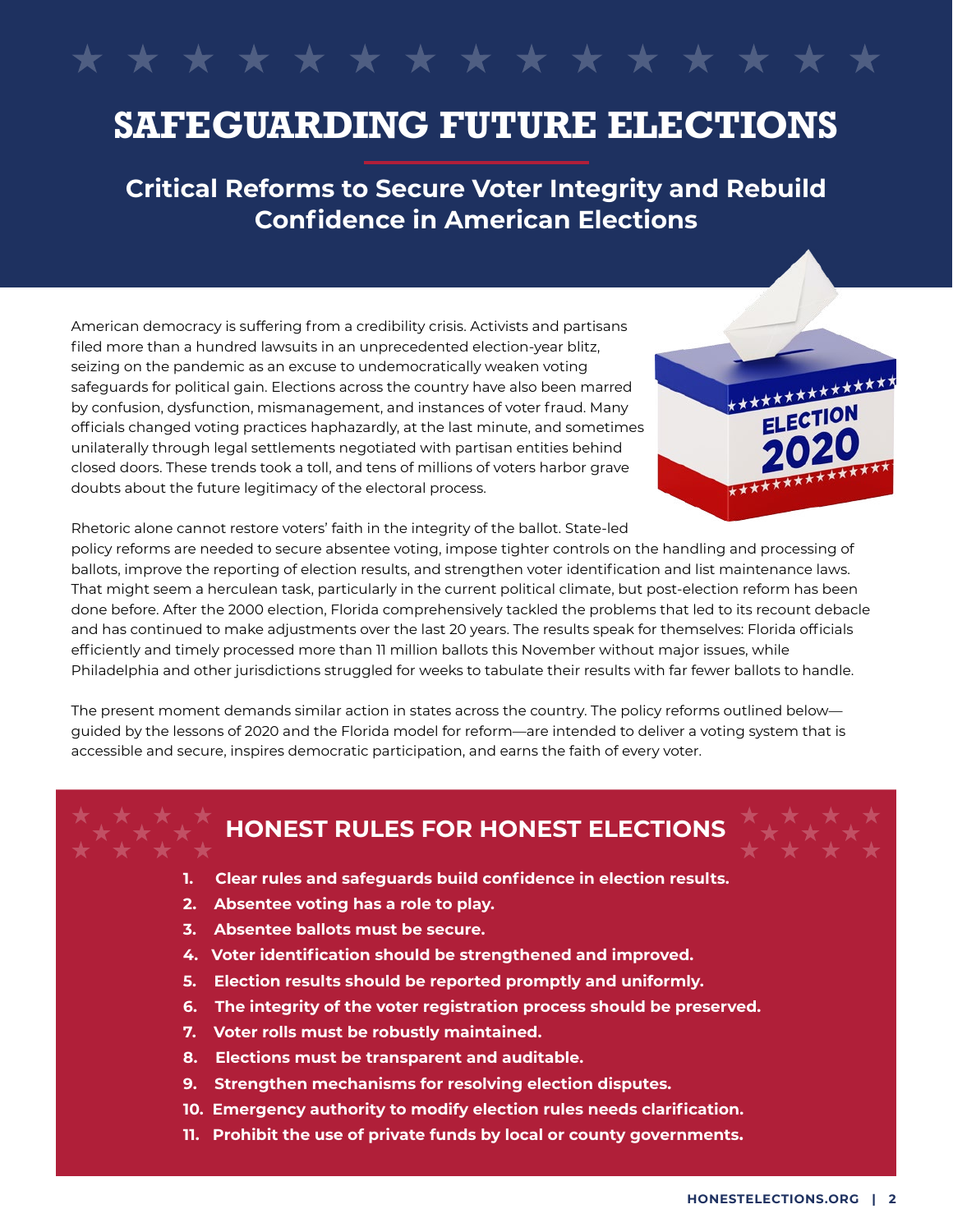#### **Clear rules and safeguards build confidence in election results. 1.**

- A. Make it easy to vote, and hard to cheat.
- B. Voting rules should not be drafted to skew elections for political advantage.
- C. The responsibility for crafting election policy rests with elected legislatures; policy disputes do not belong in courtrooms as part of undemocratic, politicized lawsuits that ask judges to rewrite the rules.



#### **Absentee voting has a role to play.**

★

#### **There is no constitutional right to play.**<br> **2. There is no constitutional right to vote early or absentee, but done correctly, early in-person and no-excuse absentee voting can be easy, convenient, and secure.**

- A. Absentee ballots should be mailed only at the specific request of a voter; unsolicited ballots should never be sent.<sup>1</sup> Inaccuracies in voter rolls lead to ballots being sent to deceased or ineligible voters.<sup>2</sup> This wastes public funds and creates serious risks of abuse and fraud. For example, New Jersey's decision to automatically send ballots to all registered voters put large numbers of undeliverable ballots into circulation and helped to create the conditions for a fraud scandal that invalidated a May 2020 election in Paterson, New Jersey.<sup>3</sup>
- B. Absentee ballots must be received by the close of polls on Election Day.<sup>4</sup>
- C. The window to request ballots should end 15 days before an election, so requests can be received and processed, and ballots can be mailed to and from voters.<sup>5</sup>
- D. States should establish secure online portals for requesting absentee ballots.

\* \* \* \*

- E. Early and absentee voting periods should begin a reasonable period of time before Election Day, such as three weeks or less, to ensure that voters have the opportunity to consider any late-breaking developments.
- F. Absentee voters should be able to easily track their ballots in real time as they would a package, up to the point at which they are processed and accepted for counting.
- G. Voters should have the opportunity to cure defects with absentee ballots for a reasonable period of time, such as two days after Election Day.<sup>6</sup> Cure opportunities should be applied uniformly throughout a state.
- H. Voters who wish to change their vote after voting absentee should have the opportunity to do so on or before Election Day.7

**<sup>1</sup>** New Jersey and Clark County, Nevada, chose to mail unsolicited ballots to all voters during the 2020 primaries. Undeliverable ballots were reported to have been dumped in trash cans and abandoned on sidewalks. Andrew O'Reilly, "Nevada's Vote-By-Mail Primary Stirs Fraud Concerns, As Unclaimed Ballots Pile Up: 'Something Stinks Here,'," Fox News (May 14, 2020), [https://www.foxnews.com/politics/nevadas-vote-by-mail-primary-fraud-concerns.](https://www.foxnews.com/politics/nevadas-vote-by-mail-primary-fraud-concerns)

**<sup>2</sup>** In 2012, Pew researchers estimated that one in eight voter registrations nationwide—24 million in all—were inaccurate, outdated, or duplicative. In 2020, Michigan mailed absentee ballot applications to all voters on file, with at least 500,000 being returned undeliverable. Ten percent of the ballots automatically sent to Baltimore residents during an all-mail special election in May 2020 were undeliverable. "Inaccurate, Costly, and Inefficient: Evidence That America's Voter Registration System Needs an Upgrade, Pew Center for the States," Feb. 2012, [https://www.pewtrusts.org/-/media/legacy/uploadedfiles/pcs\\_assets/2012/pewupgradingvoterregistrationpdf.pdf,](https://www.pewtrusts.org/-/media/legacy/uploadedfiles/pcs_assets/2012/pewupgradingvoterregistrationpdf.pdf) at 1; Emily Opilo, "About 1 in 10 Ballots Went Undelivered to Baltimore City Voters During 7th Congressional District Special Election," Baltimore Sun (May 13, 2020), [https://www.baltimoresun.com/politics/](https://www.baltimoresun.com/politics/bs-md-pol-ballots-undeliverable-baltimore-voters-20200513-qw6rllrv3bdbjm2xup4d3td5aq-story.html)  [bs-md-pol-ballots-undeliverable-baltimore-voters-20200513-qw6rllrv3bdbjm2xup4d3td5aq-story.html](https://www.baltimoresun.com/politics/bs-md-pol-ballots-undeliverable-baltimore-voters-20200513-qw6rllrv3bdbjm2xup4d3td5aq-story.html); Beth LeBlanc, "Benson: 500,000 Could Be Removed From Michigan's Voting Rolls, But Not Before Nov. 3," The Detroit News (Sep. 9, 2020), https://www.detroitnews.com/story/news/local/michigan/2020/09/09/benson-500000-could-removed michigan-voting-rolls-not-before-nov-3/5759559002/.

**<sup>3</sup>** Anna Sturla, "Judge Invalidates Paterson, NJ, City Council Election After Allegations of Mail-In Voter Fraud," CNN, (Aug. 20, 2020), [https://www.cnn.com/2020/08/20/politics/](https://www.cnn.com/2020/08/20/politics/paterson-new-jersey-city-council-voter-fraud/index.html)  [pater-son-new-jersey-city-council-voter-fraud/index.html](https://www.cnn.com/2020/08/20/politics/paterson-new-jersey-city-council-voter-fraud/index.html). Ultimately, one in five ballots were rejected. Voters reported never receiving an absentee ballot, despite official records showing one had been cast for them. Approximately 800 ballots were found bundled together, evidence of illegal vote trafficking. Criminal charges were filed against four individuals, including a city councilman and a councilman-elect.

**<sup>4</sup>** 32 states do not count ballots that arrive after Election Day. "Receipt and Postmark Deadlines for Absentee Ballots," NCSL (Sept. 29, 2020), https://www.ncsl.org/research/ elections-and-campaigns/vopp-table-11-receipt-and-postmark-deadlines-for-absentee-ballots.aspx.

**<sup>5</sup>** A 15 day cutoff comports with U.S. Postal Service recommendations. "FAQ: Voting by Mail," USPS (Oct. 8, 2020), [https://faq.usps.com/s/article/Voting-by-Mail#when\\_to\\_mail](https://faq.usps.com/s/article/Voting-by-Mail%23when_to_mail). The County Commissioners Association of Pennsylvania recently endorsed a 15 day cutoff. "CCAP Election Reform Preliminary Report," CCAP (Jan. 2021), [https://www.pacounties.org/](https://www.pacounties.org/GR/Documents/CCAPElectionsReformReportJanuary2021.pdf)  [GR/Documents/CCAPElectionsReformReportJanuary2021.pdf.](https://www.pacounties.org/GR/Documents/CCAPElectionsReformReportJanuary2021.pdf)

**<sup>6</sup>** For reference, see Fla. Stat. § 101.68 (4). Officials must "attempt to notify" a voter of a curable ballot deficiency "[a]s soon as practicable" and voters have until "5 p.m. on the 2nd day after the election" to submit a cure affidavit.

**<sup>7</sup>** Many states allow voters to spoil an absentee ballot if it has not been returned and instead cast a regular or provisional ballot at the polls. For example, Fla. Stat. § 101.69. However, few states have procedures to allow voters who change their minds after returning a mail ballot to cancel their vote prior to Election Day.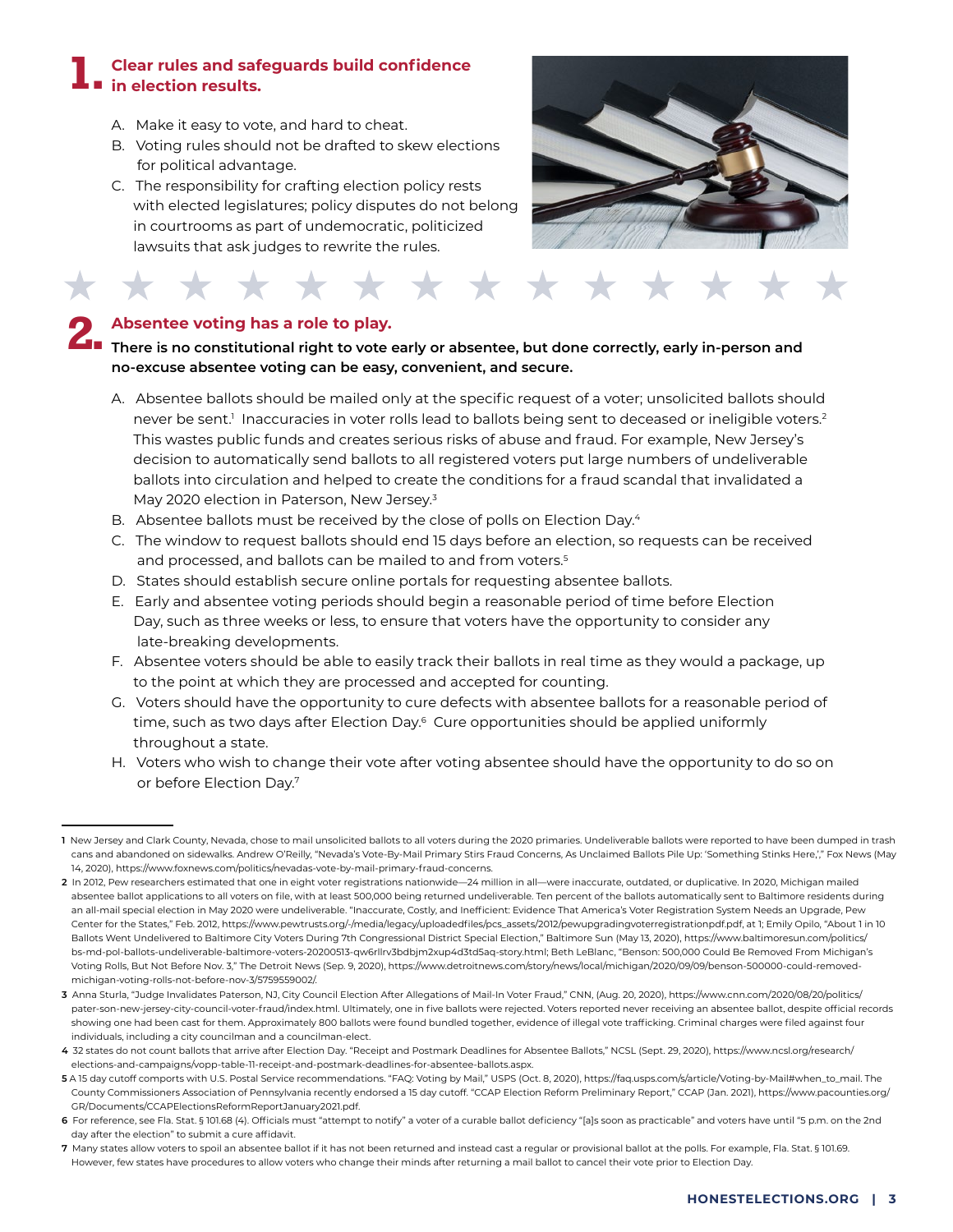### **3.**

#### **Voters must have confidence that their ballots will not be stolen, tampered with, or destroyed.**

- A. Ban "ballot trafficking" (also known as "ballot harvesting") by third parties. No one other than a voter's caregiver, an immediate family member, or fellow household resident should be permitted to handle his or her ballot.<sup>8</sup>
- B. Prohibit all forms of compensation for ballot collection.<sup>9</sup>
- C. Individuals should be permitted to "assist" no more than three voters with filling out or casting a ballot in a given election.
- D. Each absentee ballot should be signed by a witness, and there should be reasonable limits on the number of ballots an individual may witness.
- E. Candidates for public office should be barred from collecting, returning, or assisting with the completion of absentee ballots.
- F. Each absentee vote must have a clear and auditable chain of custody, including the identities of anyone who assists a voter in completing or returning a ballot.<sup>10</sup>
- G. Drop boxes should be subject to clear and uniform rules that govern deployment, that mandate adequate security (e.g., through security cameras viewable by the public), require placement inside of a government building, and that limit drop box availability to regular business hours.
- H. Secrecy envelopes including a signature and date should be required for all absentee ballots.

#### **4. Voter identification should be strengthened and improved. Better identification standards will reduce errors and make cheating harder.**

- A. In-person voters should be required to produce a photo ID to vote, with limited and clearly defined exceptions that allow a voter to vote using an acceptable form of non-photographic ID.<sup>11</sup>
- B. States should allow for a wide range of acceptable photo IDs, and provide free photo IDs to any qualified voters unable to obtain one.<sup>12</sup>
- c. Absentee voters should be required to sign their ballots, and provide a copy of a valid photo ID, the last four digits of a social security number, or a driver's license number, to reduce erroneous rejections.13 First-time voters who vote using an absentee ballot should be required to include a copy of an acceptable photo ID at the time of registration, or with their absentee ballot.14



D. Automated signature verification technology can improve and accelerate the signature verification process. 15 States should implement uniform standards for automated and human signature verification and provide officials with signature verification training.<sup>16</sup>



**<sup>8</sup>** State laws commonly limit who may possess another's ballot. Ohio limits ballot delivery to family members of a voter, and establishes an alternate approach in cases of disability or confinement (ORC Ann. §§ 3509.05, 3509.08).

**<sup>9</sup>** North Dakota bars all compensation for "acting as an agent" for a voter (N.D. Cent. Code § 16.1-07-08).

**<sup>10</sup>** Arkansas further requires "designated bearers" to sign an oath and show photographic ID when collecting or returning an absentee ballot (Ark. Code Ann. § 7-5-403). **11** Texas law requires that voters show an allowable photo ID or a specified non-photographic ID alongside a "Reasonable Impediment" declaration declaring under penalty of perjury that the voter lacks photo ID for one of a specified set of excuses (Tex Elec. Code § 63.001).

**<sup>12</sup>** Alabama voters lacking acceptable ID may apply for and receive a free photo voter ID card (Ala. Code § 17-9-30(f)).

**<sup>13</sup>** Alabama requires absentee voters to include a copy of an acceptable photo ID with an absentee ballot (Ala. Code § 17-9-30(b)). Ohio absentee ballots give voters the option to include either a driver's license number, the last four digits of a social security number, or a copy of one of a specified set of acceptable voter identifications (ORC Ann. § 3509.05). **14** See, for example, GA Code Ann. §§ 21-2-220, 21-2-385, 21-2-417.

**<sup>15</sup>** Automated Signature Verification (ASV) uses a camera to capture the signature on a ballot envelope. An algorithm compares the image to the reference signature on file. The Cybersecurity and Infrastructure Security Agency (CISA) suggests that states consider implementing ASV to speed up the signature matching process, particularly if the state anticipates processing large quantities of absentee ballots. As part of the first layer of signature review, ASV can quickly process ballots and approve signatures with little "variance between the envelope signature and the voter registration signature." ASV software should be regularly validated, and should never be in a position to reject a ballot; ASV is a tool to flag for human review any signatures that do not meet its established confidence threshold. "Signature Verification and Cure Process," CISA, [https://www.cisa.gov/sites/default/](https://www.cisa.gov/sites/default/files/publications/signature-verification_cure_process_final_508.pdf)  [files/publications/signature-verification\\_cure\\_process\\_final\\_508.pdf.](https://www.cisa.gov/sites/default/files/publications/signature-verification_cure_process_final_508.pdf)

**<sup>16</sup>** Training for signature matching should be formalized and uniform across a state. Florida requires the Secretary of State as chief election officer to "provide formal signature matching training to supervisors of elections and county canvassing board members." (Fla. Stat. § 97.012(17)).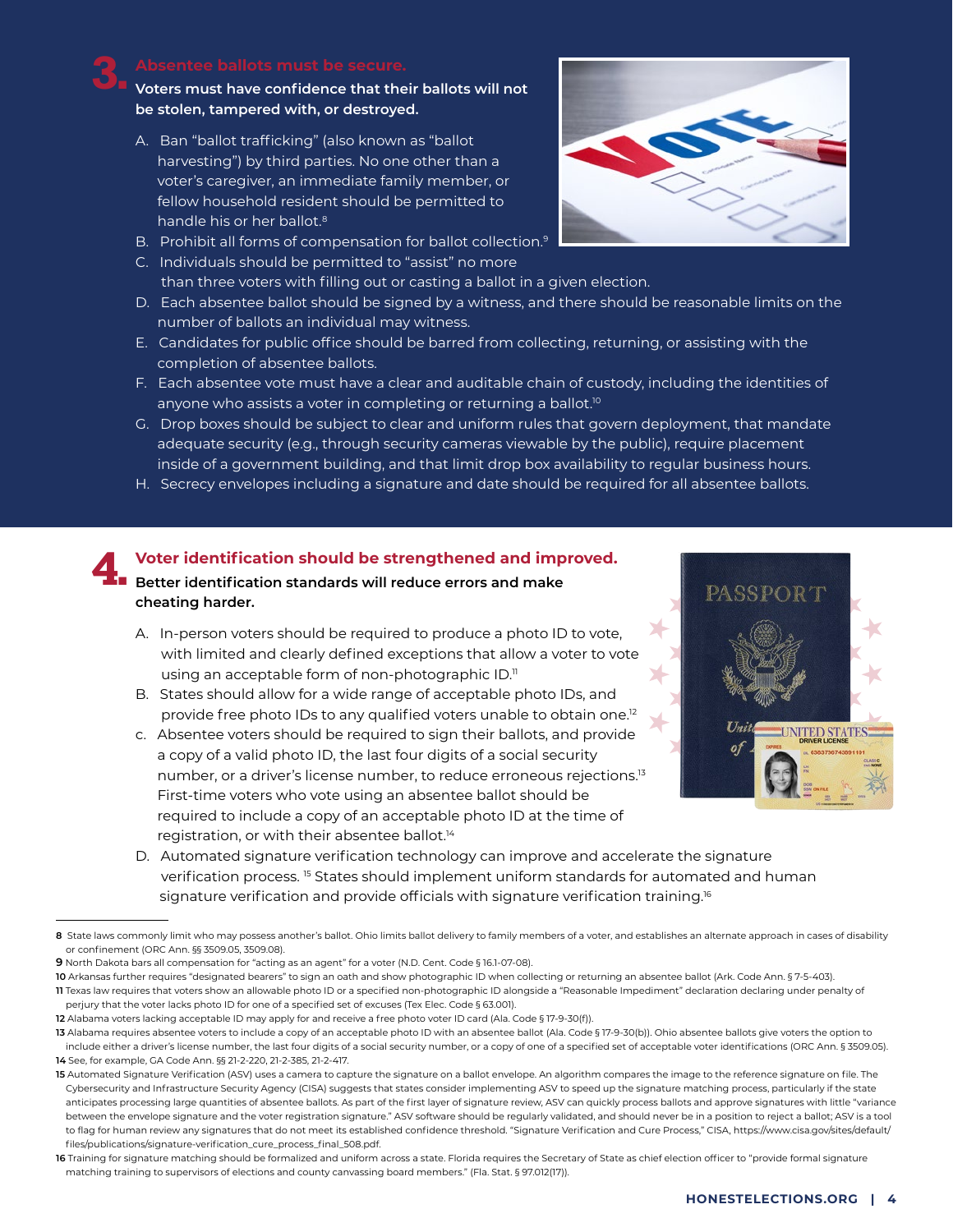#### **Election results should be reported promptly and uniformly. 5.**

**Results should be tallied and reported correctly and swiftly on election night whenever possible—to avoid the consequences of vote counting that drags on, like 2020's Pennsylvania Nightmare.**

- A. Each state should adopt a uniform protocol for counting and reporting vote totals, and totals of yet-to-be counted ballots– including polling place ballots, absentee ballots, early votes, and provisional ballots.
- B. Once vote tallying begins, it should be required to continue until completion without interruption, absent an emergency that threatens officials' safety.
- C. Officials should be permitted to begin processing absentee ballots prior to election day and prepare them for tabulating, subject to strict secrecy rules.<sup>17</sup>



- D. Jurisdictions should explain and justify, in real time, tallying slowdowns that delay the posting of election results more than 24 hours beyond the close of polls.
- E. If jurisdictions permit ballots to be received after election day, a timely tally of the number of "not yet received" ballots should be made publicly accessible online.



#### **The integrity of the voter registration process h** should be preserved.

#### **Voters should know that only eligible citizens are able to cast ballots.**

- A. New voter registrations should be thoroughly vetted to establish residency and qualification to vote, and to weed out duplicate registrations both from within and outside the state.
- B. Voters should be able to trust that voter registration groups will properly handle their registrations and personal information. States should require groups engaged in voter registration drives (VRDs) to complete official training and register with the state.<sup>18</sup> Appropriate procedures should be put in place to sanction VRD organizations that repeatedly or intentionally produce inaccurate or incomplete voter registrations.



- C. Compensation for voter registration activities on the basis of a quota or per registration should be prohibited.
- D. Voter registration should be suspended 30 days before an election to permit the validation of new voter registrations and the timely processing of all registrations received. Voters who will turn 18 on or before election day should be permitted to register to vote for that election prior to the registration cut-off.19

**<sup>17</sup>** For example, Ohio permits pre-processing of ballots. ORC Ann. § 3509.06. Florida allows county canvassing boards to begin canvassing mail-in ballots 22 days before election day, but bars them from releasing any results. Fla. Stat. § 101.68(2)(a).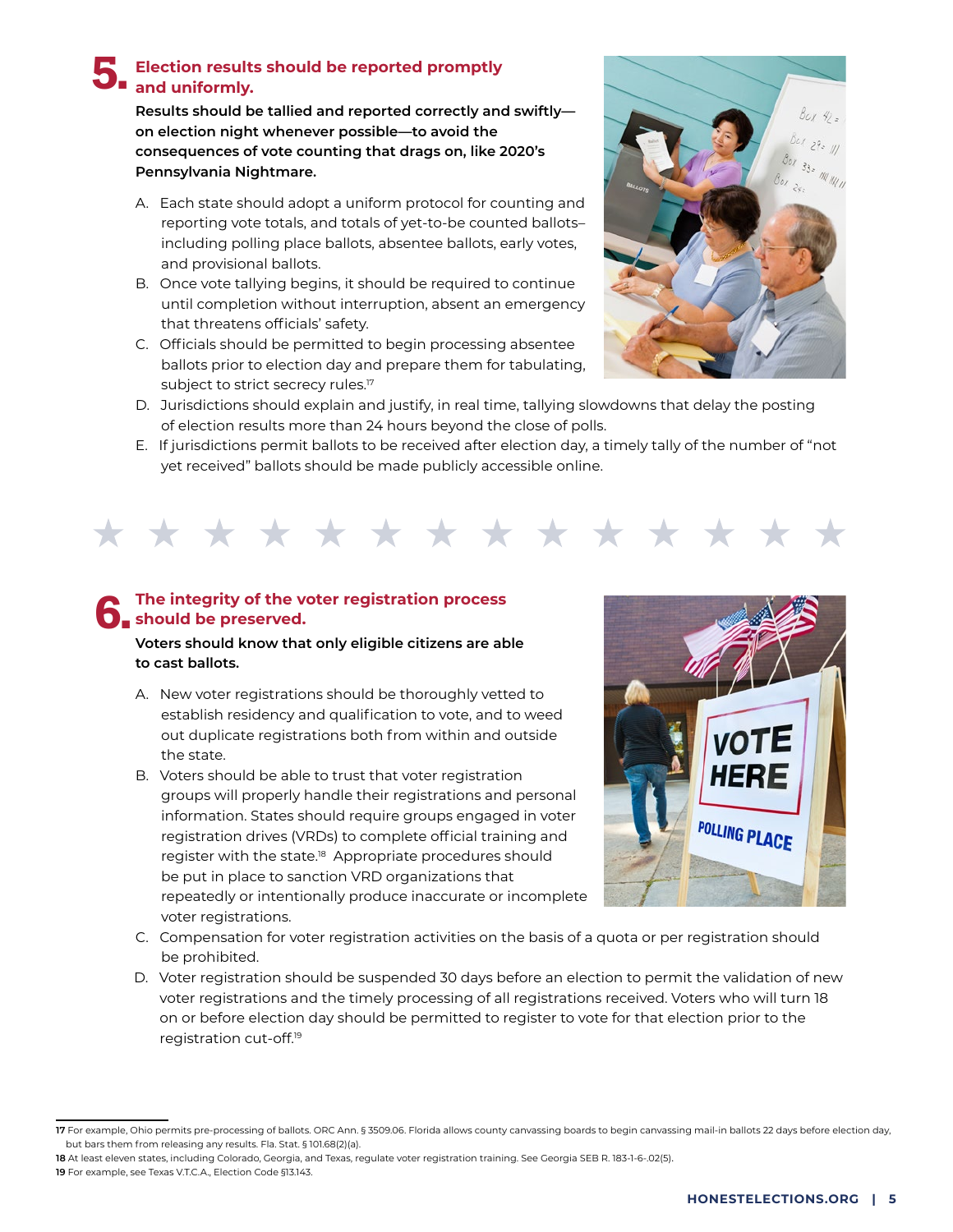### **7.**

#### **Old and erroneous voter registrations must be removed, with adequate safeguards to protect valid registrations.**

- A. Congress should amend the NVRA to require voters, as a condition of voter registration, to provide the previous address at which they were registered (if applicable) and to consent to the removal of their old registration. Jurisdictions should be required to promptly disseminate and act on this information.
- B. Absent this, every state should provide voters with a means to cancel their voter registrations upon request, if such a mechanism does not already exist.
- C. State law should require the removal of outdated and inaccurate voter registrations as expeditiously as the National Voter Registration Act permits.<sup>20</sup>
- D. Each state's chief election officer should be required to report to the legislature annually a complete account of all list maintenance actions taken, including the total number of outdated registrations removed in a given year.
- E. State voter files should be publicly available and accessible. Chief election officers should be required to maintain monthly snapshots of the state's voter file for at least six years.
- F. States should participate in the Electronic Registration Information Center (ERIC) or a similar program, to detect duplicative or outdated voter registrations across state lines.
- G. Vet voter rolls routinely and periodically against National Change of Address (NCOA), Social Security Death Index, DMV, and other reliable and available records. Courts should be required to notify election officials of disqualifying felony convictions and juror dismissals due to non-citizenship.<sup>21</sup>

### \* \* \* \* \* \* \* \* \*

#### **Elections must be transparent and auditable.**

### **P** Elections must be transparent and auditable.<br> **P** The public should not have to merely assume the validity of **the results.**

- A. Statewide elections should be subject to post-election audits, such as risk-limiting audits, to build confidence in the reported outcome.22 Voting machines should be required to produce a voter-verifiable and auditable paper trail.
- B. States should require that jurisdictions maintain a full chain of custody for each ballot, and the use of multiparty teams of officials when transporting ballots.
- C. Ensure robust pre- and post-election logic and accuracy testing and auditing of voting machines and software in a public forum.
- D. The chief election officer for each state should produce a public report after each general election evaluating the performance of officials and equipment, identifying major issues, and recommending reforms to improve efficiency and security.
- E. Every stage of the voting and tabulating process should be open to observation, with uniform standards that ensure observers can adequately view all aspects of the process.



**<sup>20</sup>** The Supreme Court upheld Ohio's model for voter list maintenance as fully compliant with the NVRA in Husted v. A. Philip Randolph Institute. In general, the Ohio model requires that voters suspected of having moved be mailed a form asking them to confirm their registration. If a voter does not reply and does not vote for two federal elections, his registration is canceled. Ohio law also permits voters to request cancelation of their registration. (ORC Ann. § 3503.21).

**<sup>21</sup>** Florida law requires state agencies to "furnish information relating to deceased persons, persons adjudicated mentally incapacitated, and persons convicted of a felony" to facilitated voter list maintenance (Fla. Stat. § 98.093).

**<sup>22</sup>** Georgia adopted the practice of conducting risk-limiting audits in a 2019 reform. Following the 2020 general election, the results of the presidential race in Georgia were audited. (Ga. Code Ann., § 21-2-498). For a full discussion of post-election auditing, see "Post-Election Audits," National Conference of State Legislatures (Oct. 25, 2019), [https://www.ncsl.org/](https://www.ncsl.org/research/elections-and-campaigns/post-election-audits635926066.aspx)  [research/elections-and-campaigns/post-election-audits635926066.aspx.](https://www.ncsl.org/research/elections-and-campaigns/post-election-audits635926066.aspx)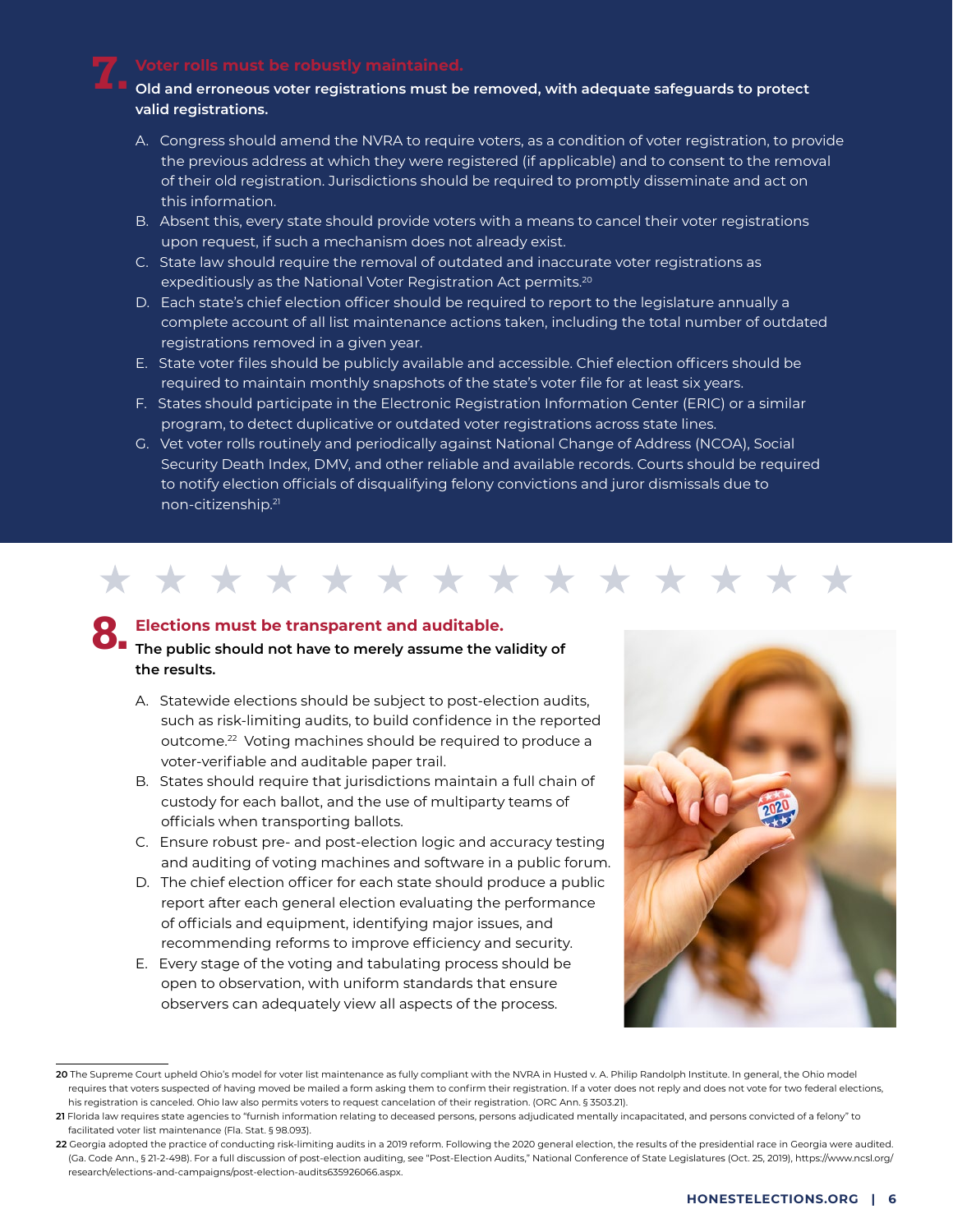**Strengthen mechanisms for resolving election disputes. Strengthen mechanisms for resolving election disput<br>
I When fraud or error is proven, remedies should be available beyond just the invalidation of an entire election.**

- A. Absentee envelopes and ballots must be able to be paired together after tabulation to permit improperly counted or fraudulent votes to be excised from the vote totals. Election officials should be required to keep the pairing system in confidence to preserve the ability to cast a secret ballot.
- B. Absentee ballots and envelopes should be tied together using data anonymization techniques, to preserve the secrecy of a voter's identity during routine ballot handling.



#### **Emergency authority to modify election rules needs clarification.**

**State executives need to be able to respond to crises but should not be able to countermand <b>10.** State executives need to be able to respond to crises but should not be able to countermand **ballot integrity statutes enacted by the people's representatives.**

- A. State statutes should clearly spell out the emergency authority of governors, chief election officials, or other executive officers to act as it relates to elections.
- B. Prohibit sue-and-settle litigation, in which activists and partisans sue officials to secure an agreement to ignore or effectively rewrite election law. This strategy was widely used to undermine safeguards in 2020 battleground states: in Minnesota, Pennsylvania, and North Carolina, for example, officials contravened state laws and agreed to count absentee ballots that were received late.
- C. Legislatures hold the constitutional power to regulate elections and should protect that authority by barring executive agencies from agreeing to legal settlements or consent decrees that substantively alter or weaken election laws.

#### **Prohibit the use of private funds by local or county governments. 11.** Prohibit the use of private funds by local or county governments.<br> **11.** Public elections should not be subject to the private agendas of wealthy financiers.

- A. The use of private funds to support election administration should not be permitted. However, if states do allow this practice, private funding should be permissible only if it is deposited into a state's general revenue fund and appropriated by lawmakers.
- B. Localities should be barred from soliciting or accepting private donations or grants to administer elections, purchase equipment, hire personnel, or otherwise finance election operations.

## CONCLUSION \* \*

The COVID-19 pandemic was an unprecedented stress test of American democracy. Voters and officials alike were compelled to modify their voting practices to accommodate the demands of a nationwide health crisis. Some states, such as Florida, proved up to the challenge. Others, such as Pennsylvania, failed to measure up, allowed their voting rules to be skewed for political gain, and were still counting ballots long after much larger states had concluded their vote tallies. Mismanagement, dysfunction, clear instances of fraud, and persistent attempts to weaken voting safeguards under the guise of pandemic response have taken their toll. Left unaddressed, these issues will reoccur and cast a cloud over future elections.

Like Florida after 2000, states must make rebuilding public trust in our electoral system a top priority. The proposals outlined here will improve the system through transparency, accountability, and the implementation of commonsense process reforms that have been shown to work. These reforms will improve the voting process, produce timely, accurate, and clear election results, and earn the trust of every voter.